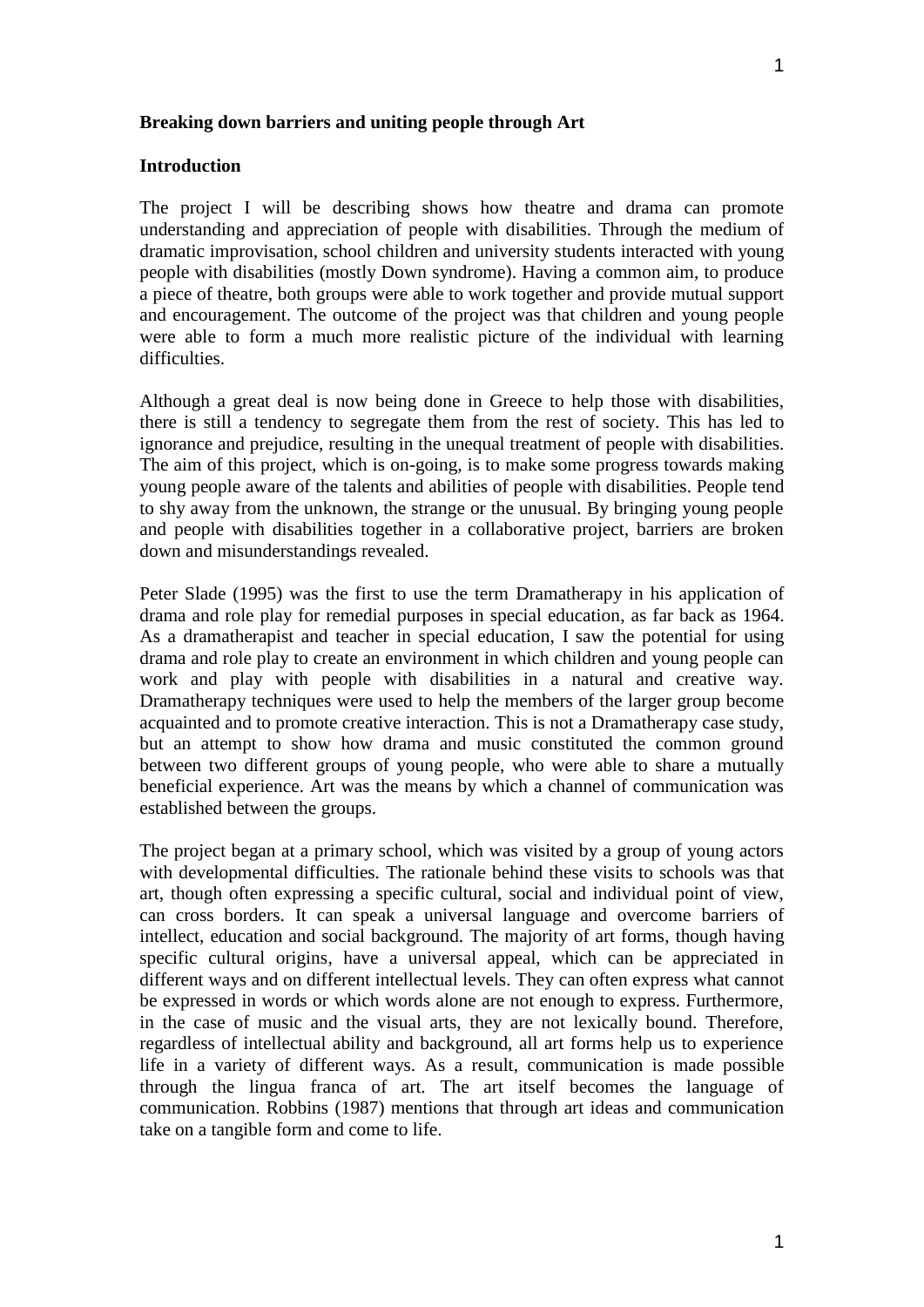The British Association of Dramatherapists(1992) has adopted the following definition of Dramatherapy:

'Dramatherapy has as its main focus the intentional use of healing aspects of drama and theatre as the therapeutic process. It is a method of working and playing that uses action methods to facilitate creativity, imagination, learning, insight and growth.'

The project we undertook may not have had the healing of individuals as its goal. However, what it did aim to do was to bring about a form of social 'healing'. In a healthy society, all sections of that society should interact and cooperate on an equal basis without inhibition or discrimination. A society where this does not happen is a society in need of healing. By working and playing through action methods that facilitated creativity, imagination, learning, insight and growth, it was hoped that this project would bring about a form of social healing, whereby two groups which would otherwise have not come into contact, at least in a creative way, could work and play together.

These workshops were carried out under the auspices of Very Special Arts Hellas (VSA Hellas), whose aim is to make all forms of art accessible to people with disabilities. As a founder member, I have been running the theatre and music group on a voluntary basis, along with a professional musician, for sixteen years.

This music and theatre group has been running since 1993. Since then, the group has grown and there are now twelve permanent members with developmental difficulties together with six volunteers. The volunteers are usually students, who take part both as helpers and as actors, singers or musicians. The group meets one afternoon a week for two hours and puts on one theatrical production a year. The members are from 18 to around 34 years of age. We have staged adaptations of Midsummer Night's Dream, Cats, The Princess and the Pea, Romeo and Juliet and many others. Our latest was The Matchmaker by Thornton Wilder. All these plays were chosen in collaboration with the members, both because they have a strong romantic element, an aspect that appeals to the majority of the members, and also because they could be adapted to accommodate a number of leading roles, so that they all felt equally involved. As some of the participants have speech impediments, songs and music are used to clarify the narrative. The music and lyrics are original. The actors are not required to learn their lines by heart but improvise in keeping with what they have rehearsed. We have singers, percussion instrumentalists, a lighting technician, actors and dancers. The volunteers may help behind the scenes or take part in the production but do not constitute more than 20% of the cast. Some of the participants may play a musical instrument as well as act and sing.

The project, which was subsidized by the Greek General Secretariat for Youth, involved two of our groups, the creative movement group, consisting of young people with and without physical disabilities and the music and theatre group, comprising young people with and without developmental disabilities. This programme included both groups visiting ten Elementary schools in the area of Athens and sharing an experiential artistic workshop with children between 9 and 12 years of age. For our visits to the schools only the six original members, as they were more experienced, and two volunteers, took part.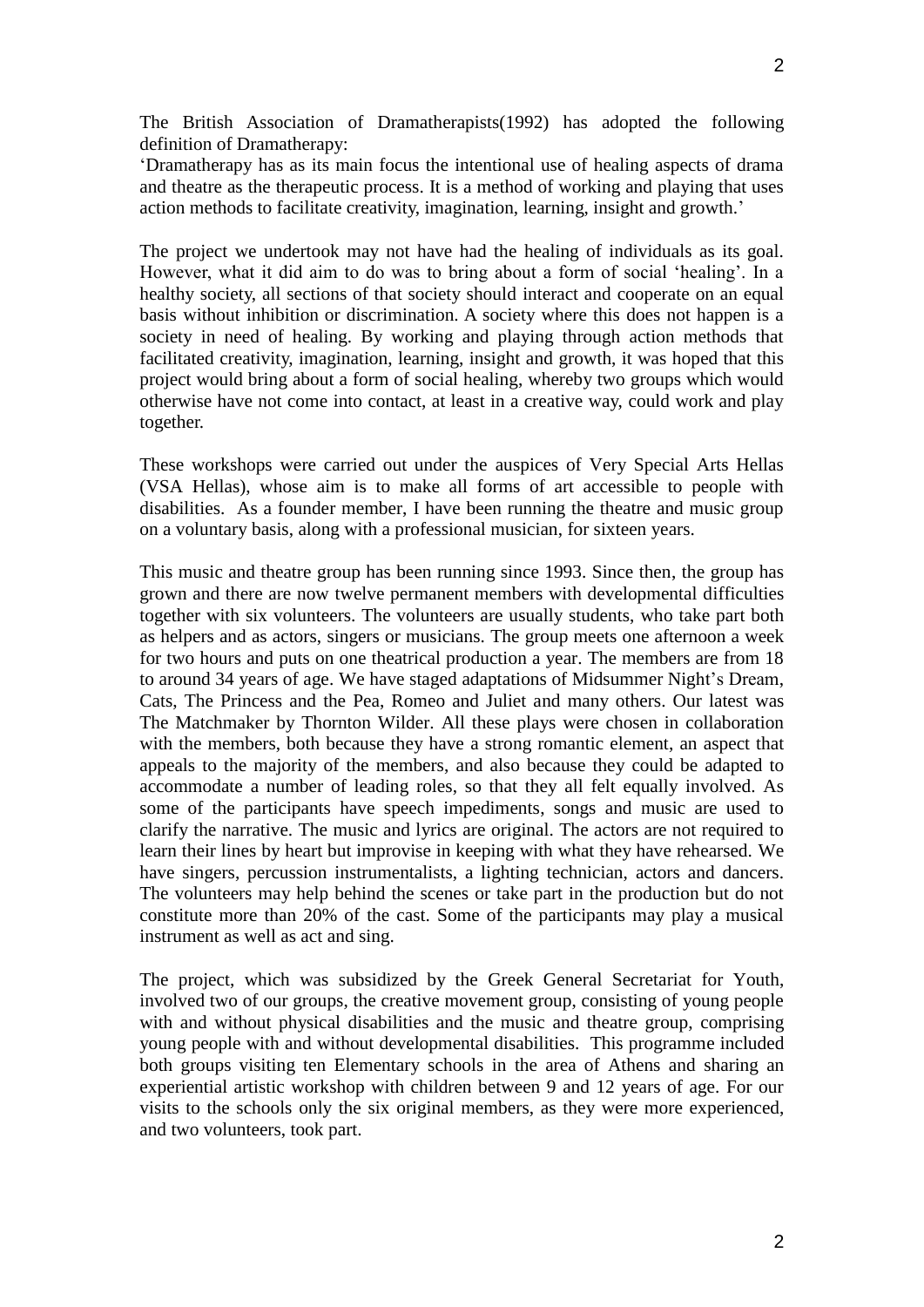#### **First visit**

In our programme of workshops we made a 'pilot' visit to a small private school that caters for children from the age of 4 to 18. On the day of our visit we arrived early and were ushered into the main hall by one of the teachers whose class would be working with us. All the children were in class and we waited for the bell to ring so that we could enter the school's main hall where the workshop was to take place. We were in small groups talking to each other when a young boy was escorted to the bench next to us with a bandaged leg. He was around eight and was crying quietly. When Eleni, our main drummer, saw him she went and sat next to him. Without saying anything, she also started to cry. The boy was surprised and then it gradually dawned on him that someone was upset for his sake. He quickly stopped crying and told Eleni not to worry because he was feeling better. Eleni then tapped out the rhythm of a popular song on the bench. The group started to sing, which made the boy burst into laughter, even more so when an official came and told us to keep the noise down. So, we had made our first friend before we even began the workshop.

At ten-thirty when the bell rang we went into the main hall and together with 17 boys and girls we sat in a circle. There we shared information about what our group did and how it worked. Together we agreed on the rules for the workshop and then played a name game with a cushion. Then, we stood up, remaining in the circle, and two volunteer children were chosen for our first exercise. The first one gave the end of a rolled up twine to one child who handed it to the person beside him/her and then the next and the next, slowly unwinding the ball. When everyone in the circle was holding the twine tightly the volunteer tied the group into a huge human knot which the second volunteer had to undo without anyone letting go. This exercise brought us all together physically and broke the ice. Other warm-up exercises followed where we encouraged the participants to form small groups or pairs with new partners each time.

For the main part of the workshop, we separated into two, more or less, equal groups, the musicians and the actors. The first group, with the written words and percussion instruments, prepared a well-known pop song and then two of our own songs from the play we were preparing at the time, the 'The Princess and the Pea'. The second group prepared two scenes from the same play involving three of our members and three or four of the schoolchildren, different ones for each scene. When each group was ready the pop song was first presented and then the first scene was acted out together with the song that accompanied it, followed by the second scene with its song. The plan was for the groups to be reversed, but in this case it was not carried out, as the second group, consisting of boys, was too embarrassed to act. For this reason the exercise was changed, the boys became famous football players and two of our members interviewed them about their latest game. The closure of the workshop involved everyone sitting on the floor in the circle talking about their experience. It ended with the whole group singing a song together.

The success of the workshop is most graphically expressed in a short essay written by a nine-year-old girl after our visit.

*"My acquaintance with Very Special Arts"*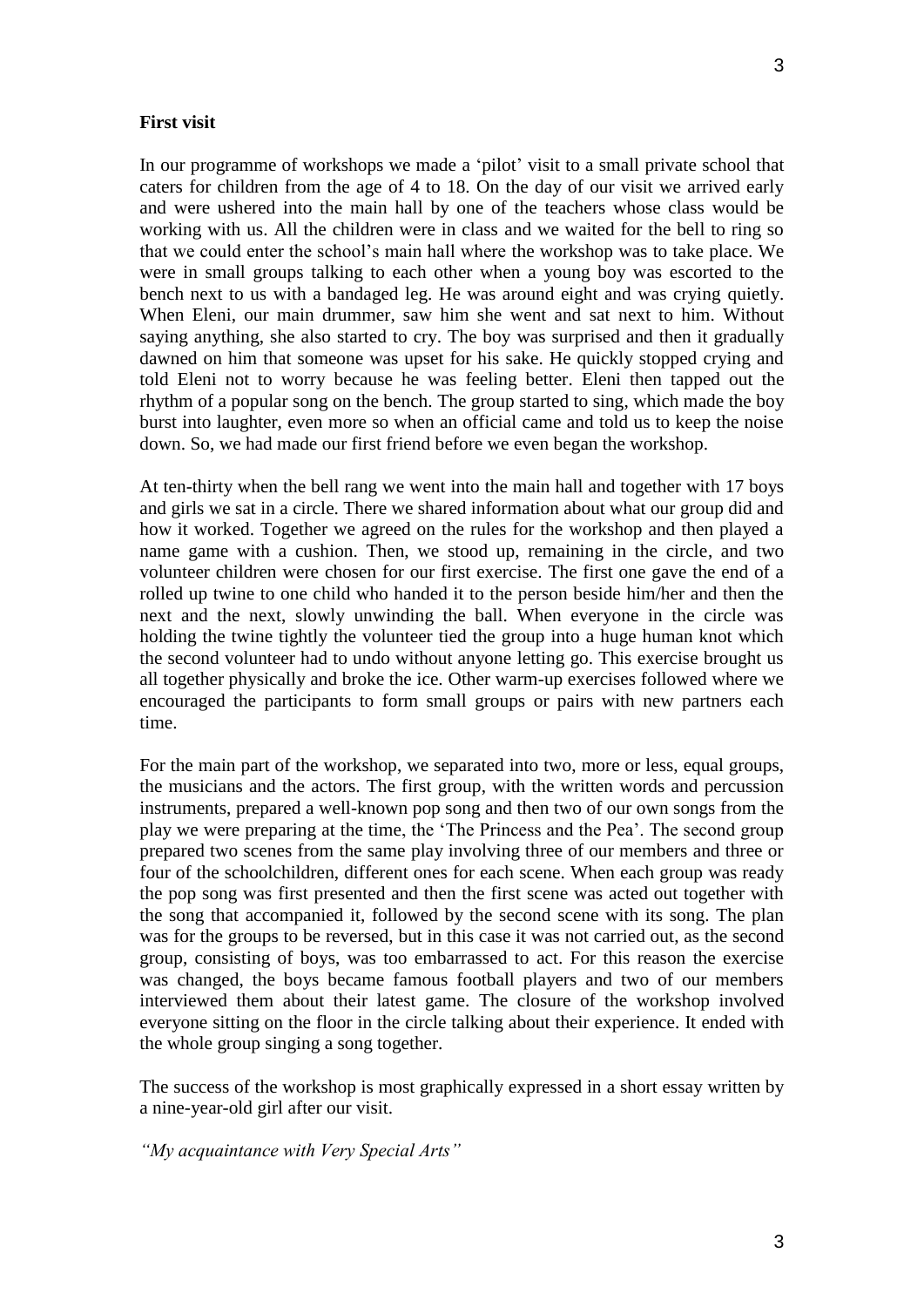*About two weeks ago, I think, some children with learning difficulties came to our school. My opinion is that they did not have very severe problems, especially Stella who was about 20 years old. With them we played various theatrical games and I had a good time.*

*I think they also enjoyed themselves with us. What made an impression on me was when playing a game where we had to guess who certain children were impersonating. Amongst the impersonators there was a young man, Giannis, who was impersonating Sakis Rouvas (a famous Greek singer). While he was dancing he did three cart wheels. It was very good. I don't know how to do cart wheels and I thought it was fantastic!*

*At the end we gave them some juice and they thanked us. We also thanked them for the time they spent with us. I was not very happy when they left because I had had such a good time.*

An interesting observation made by the children's teacher was that of the 17 essays written about their experience only three mentioned the fact that their visitors were people with disabilities. The others just talked about a joint workshop with a visiting group of children.

The reaction of the members of our group was also very positive. Some of them had remembered a collaborative project carried out with a group of young people with learning difficulties from the UK, called 'Heart and Soul', and saw it as something similar, i.e. working together with others towards a common aim, to produce a piece of a work of art to be performed in front of a live audience. They felt no difference when working with the two groups.

# **Following visits**

The next three visits were to schools in the centre of Athens where the population of the classrooms were made up of more than 70% immigrant children. This was again a very interesting experience, involving different minority groups working together and learning from one another. Trying to remember the names of children with different nationalities was more difficult, so we introduced music and rhythms for each name. The workshop worked just as well in these schools as it had in the first school. On one occasion, the headmaster took part, which was an added bonus. His participation set a very positive example to the children.

The final school was in an area close to the VSA premises, where we had another very warm welcome by children and staff. In fact, as our production of "The Princes and the Pea" was only a month away, we invited them to come, and were pleasantly surprised when 24 children turned up on a Saturday afternoon of their own free will.

After the first successful year the programme was extended. Having gained experience, we were able to train ten other leaders, some with disabilities themselves. This was followed by 20 more visits to schools all over Attica, involving new groups with other disabilities, plus the old groups. Finally, last year, the two original groups visited two Universities and conducted workshops with musicology students in one case and students of education in the other.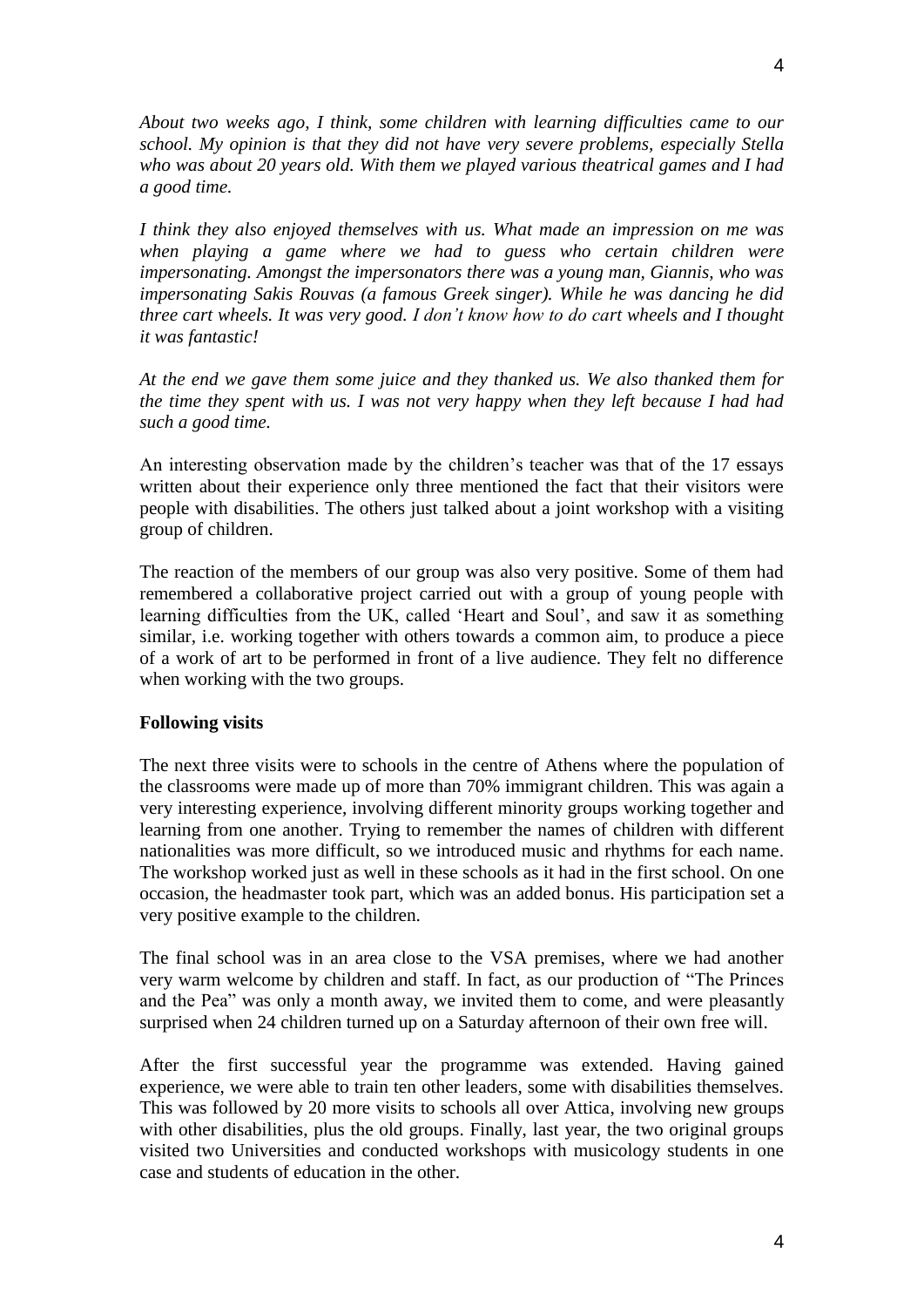#### **Visits to the Universities**

These visits were also very rewarding, the difference being that they did not encourage the feeling of mutual cooperation to the same degree. The students saw our group members as talented children with disabilities, whereas the eight-year-olds had been able to interact more naturally with our group members, often seeing them as adults, as they were physically bigger. The students, however, said they found the workshops very edifying and gained a great deal through interacting with the group. From the music students, four new volunteers emerged, who have been coming regularly to our group.

#### **Communication through the arts**

Art combines distance and intimacy, the universal and the individual. It plays an essential role in our survival, in a unique way presenting life in a myriad of ways. Art surpasses natural barriers with the result that the presence and active participation of people with disabilities in groups of schoolchildren does not lead to awkwardness or embarrassment. On the contrary, children have the opportunity to co-exist and observe the different abilities that they discover in themselves and others through the activities of the group. The common experience of participating in a group can constitute the basis of an educational programme to develop skills of integration into groups in general. Laing, when talking about self-consciousness, mentions that as the term is ordinarily used it implies two things: an awareness of oneself by oneself, and an awareness of oneself as an object of someone else's observation. (Laing106, 1969). In other words, we do not live in a void. We need people responding to us and to be able to respond to others. The project provided a safe environment where this could take place. Jones also stressed the importance of observing and being observed as part of a therapeutic process. 'The act of witnessing in Dramatherapy is that of being an audience to others or to oneself within a context of personal insight of development.' (Jones 48, 1993).

Theatrical play is a microcosm of life with all the elements that comprise it- the joy of living, creating, investigating and learning. It allows a person to combine reality and fantasy, to test him or herself and extend his or her experience beyond the usual rules and roles imposed by age, era and social environment. As societies tend more and more towards high tech, and school curricula put greater emphasis on technology and the physical sciences, it is becoming more and more difficult to convince people of the importance of 'art for our survival'. When creative energy is fulfilled, it becomes a reliable support and provides relief in moments of dejection, paving the way towards health (Ηill, 1945). Thus, our workshops had a dual purpose, not only to promote greater understanding of a minority group but also to show that art forms (music and drama in particular) can provide a platform for communication between disparate social groups.

The strong element of play and role-play allows the participants to investigate issues in a tangible yet indirect way. Furthermore, 'play' allows the participant to experiment with behaviours and attitudes, physical postures and body language (Robertson 2007, p. 92). Through play or role-play the participants can be involved in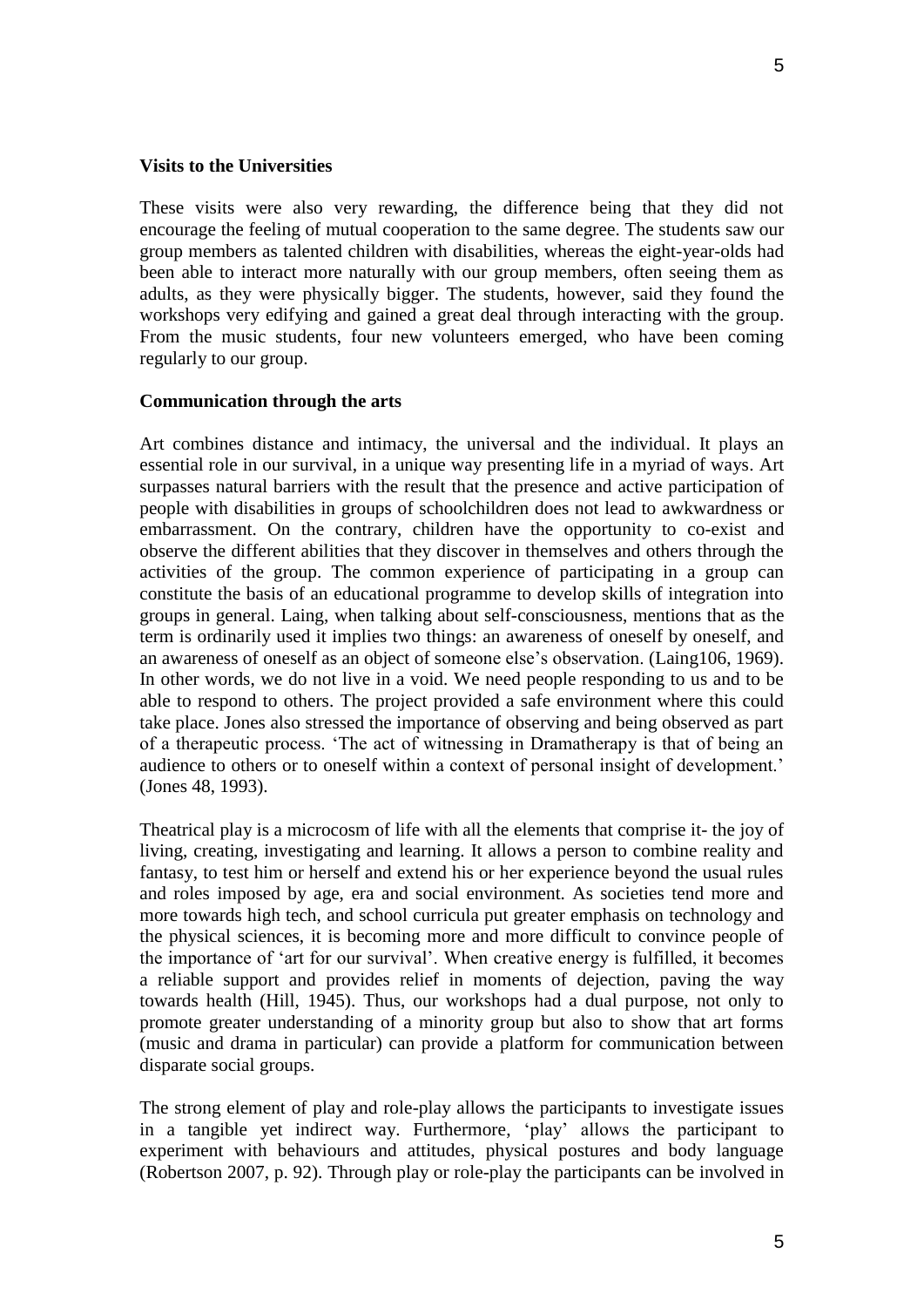non-directed 'learning' activities. Thus, much of the process would be unconscious or sub-conscious and therefore less likely to result in inhibitions that might obstruct the dynamic for positive interaction. Jones quoting Jung suggests that the term therapy refers less 'to the question of treatment than of developing the creative possibilities latent in the patient himself' (Jung 211, 1983).

# **Conclusion**

Theatre, music and art in any form are areas which can be taught and enjoyed by all, but at the same time certain innate talents may come to the surface. Storr (1989) maintains that people who realize their creative potential are constantly bridging the gap between the inner and outer. They invest the external world with meaning because they disown neither the world's objectivity nor their own subjectivity. In our theatre and music group we have tried over the years to develop these in each participant so at a workshop or a production their talents are highlighted. This has meant that on our visits to schools, although the children could recognize the Down Syndrome characteristics in some of our members, they could also experience a charismatic actor. They could see a shy girl who may be slow in understanding but given a microphone could sing like a bird. They could admire Anna dancing Greek dances with the grace of a professional. As for our drummer Eleni, when she particularly enjoys a piece of music, she often bursts into tears because she is so moved by the sound she is producing. Being part of and experiencing these workshops, school children were able to come closer to our group. They may have been moved by the fact that some people are disabled but they also came to understand them better and to appreciate that despite their disability they also possess talents worthy of respect and admiration. I shall end with Laing (32, 1969) who said that "our view of others depends on our willingness to enlist all the powers of every aspect of ourselves in the act of comprehension".

# **References**

- Hill, A. (1945) *Art Versus Illness,* London: Allen and Unwin
- Jones, P. (1993) 'The Active Witness'*,* in *Handbook of Inquiry in the Arts Therapies.* Ed. H. Payne. London: Jessica Kingsley Publications
- Jones, P. (1996) *Drama as Therapy: Theatre as living,* London: Routledge
- Jung, C.G. (1983) *Selected Works*, ed. A Store, London, Fontana
- Robertson- Couroucli, K. (2007) *Dramatherapy with overweight and obese women*, *'The Fat Lady Sings',* Ph.D. Surrey University.
- Robbins, A. (1987) *The Artist as Therapist,* New York: Human Sciences Press
- Laing, R.D. (1969) *The Divided Self,* London: Penguin Books
- Slade, P. (1995) *Child Play: its Importance for the Human Development,*  London: Jessica Kingsley Publishers
- Storr, A. (1989) *Churchill's Black Dog,* London: Harper Collins Publishers

**Dr. Katerina Couroucli-Robertson** is a Dramatherapist and Teacher in Special Education. She is a full member of the British Association for Dramatherapists and registered with the Health Professions Council. Certified member of the European